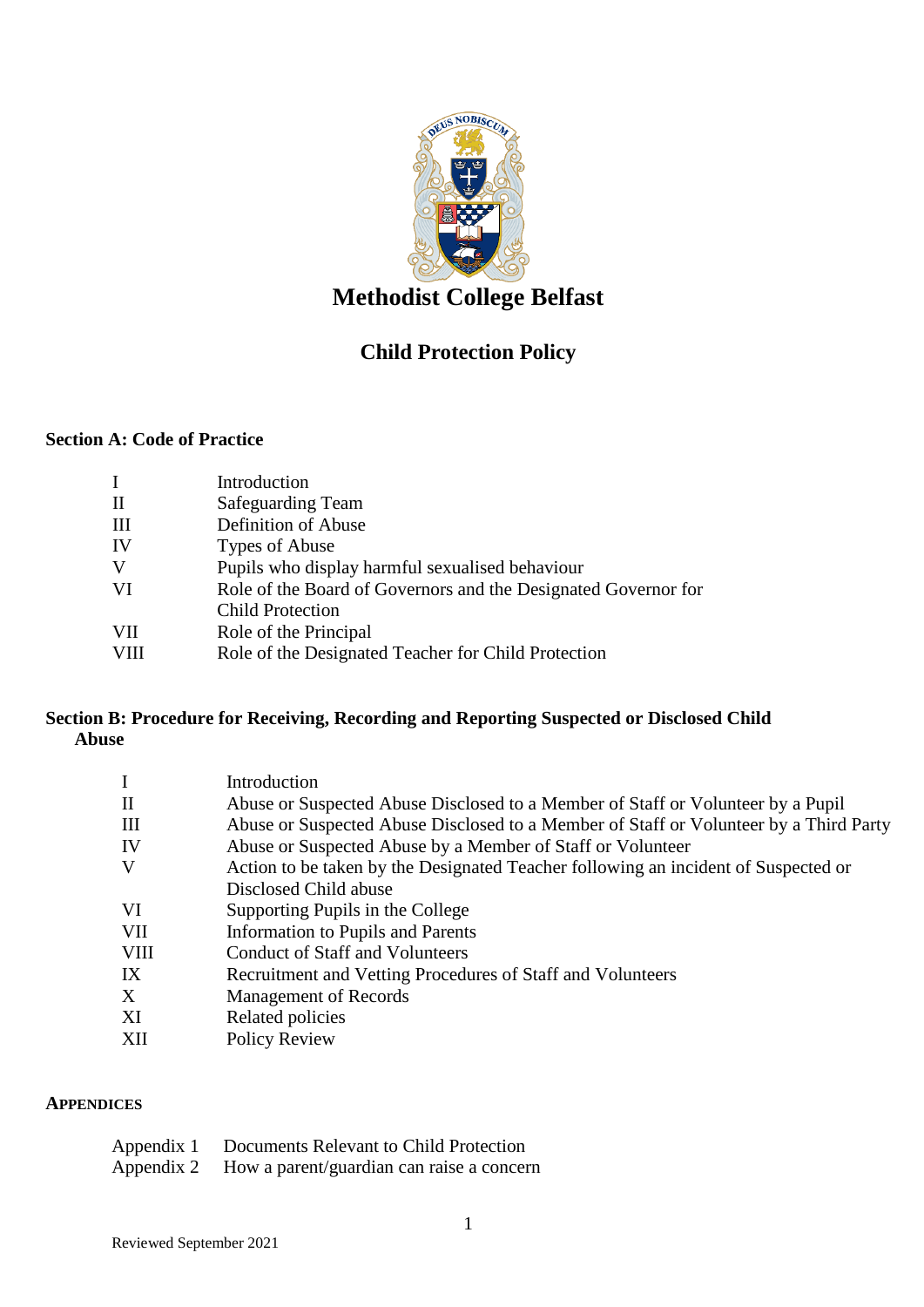- Appendix 3 Summary of Child Protection Guidelines for Staff
- Appendix 4 Procedure where a complaint has been made about possible abuse by a member of the College staff
- Appendix 5 Potential Signs and Symptoms of Abuse
- Appendix 6 Summary of Advice to Staff and Volunteers on How to Respond to a Child Making a Disclosure (5 Rs)

#### **SECTION A: CODE OF PRACTICE**

- I Introduction
	- (i) In Methodist College both students and staff are valued and respected as individuals and they are encouraged to develop their unique talents and abilities to their full potential. We seek to create a safe, caring, positive and supportive environment in which pupils have the right to be heard and see staff and volunteers as approachable people who will listen to their concerns about issues inside and outside school and take them seriously.

The Governors and staff of the College recognise the contribution they can make to safeguarding children. They acknowledge that all staff and volunteers have a full and active part in protecting pupils from harm. Child abuse is completely unacceptable and may also be a criminal offence.

- (ii) In *The Children (Northern Ireland) Order 1995* it is clear that "the welfare of the child must be the paramount consideration" in all decisions concerning a child: this overrides all other considerations. Article 3 of *The United Nations Convention on the Rights of the Child* states *"In all actions concerning children, whether undertaken by public, private social welfare institutions, courts, administrative authorities legislative bodies, the best interests of the child shall be the primary consideration."*
- (iii) This policy is also informed by the guidance and procedures set out by Department of Education *Pastoral Care in School: Child Protection (1999), Co-Operating to Safeguard Children (2003)*, *Area Child Protection Committee (ACPC) Regional Policy and Procedures (2005), 'Co-operating to Safeguard Children and Young People in NI 2016','Children who display harmful sexualised behaviours ' (DE Circular 2016/05).*

Copies of these publications and other relevant publications can be found at: http://www.belb.org.uk/teachers/child\_protection.asp https://www.education-ni.gov.uk/articles/publications-and-guidance-childprotection-issues-schools https://www.health-ni.gov.uk/publications/co-operating-safeguard-children-andyoung-people-northern-ireland

(iv) The policy applies to all Governors, staff and volunteers and it ensures all adults have clear guidance on the action to be taken where abuse or neglect of a child is suspected or disclosed. The issue of child abuse is not ignored by anyone who works in the College. If a member of staff or volunteer becomes aware of a pupil who may be suffering abuse, then that member of staff or volunteer follows the procedure detailed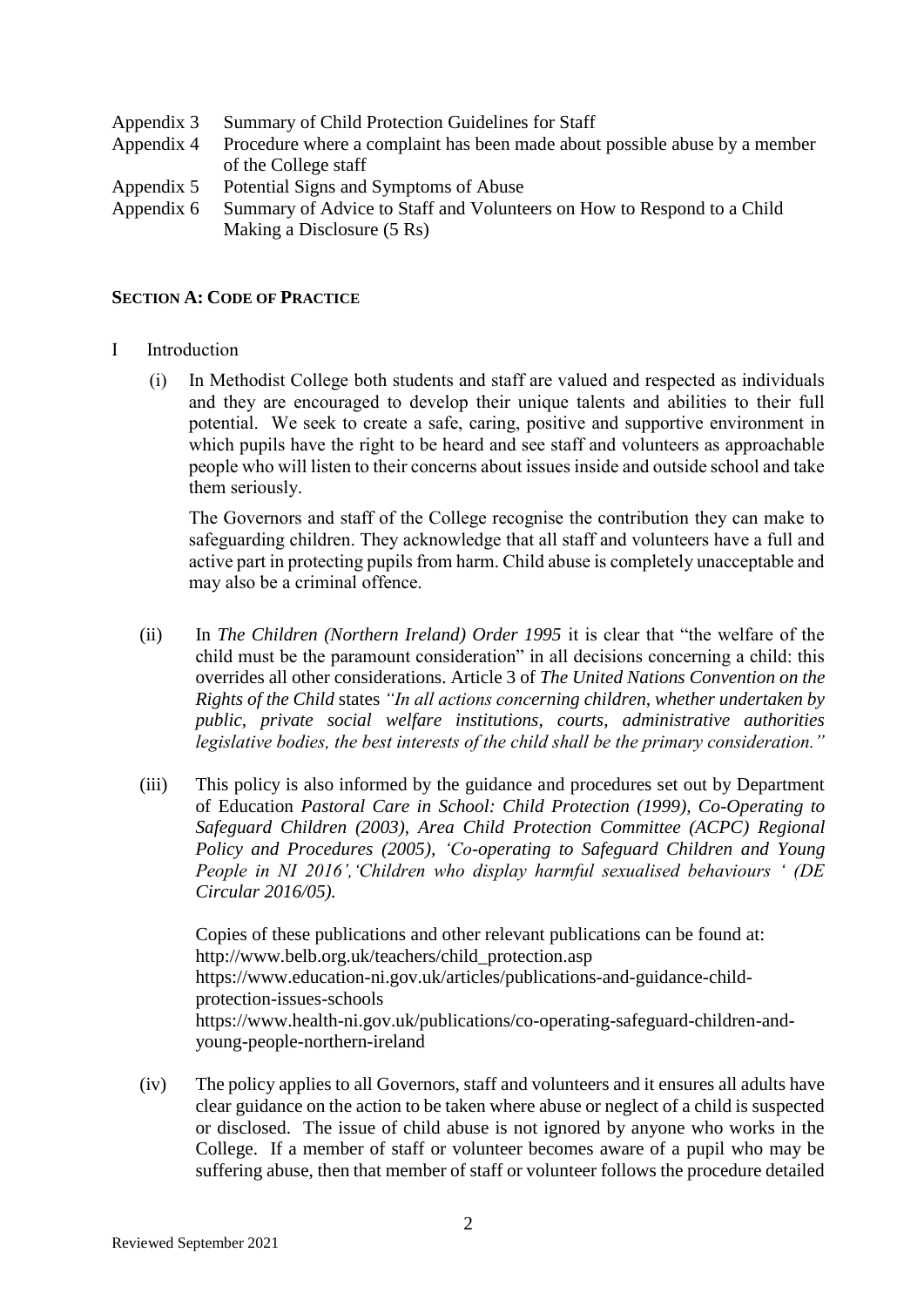in Section B to ensure that the matter is addressed fully.

- (v) Everyone in the College has a responsibility to promote and safeguard the welfare of pupils. However, within the school there are key personnel who are delegated with specific responsibility for child protection. Their roles are listed later in this document.
- (vi) As part of the preventative curriculum, the College helps pupils to recognise unwelcome and unacceptable behaviour in others, to understand appropriate boundaries and to acquire the confidence and skills they need to keep themselves safe. It is made clear that pupils have the right to be treated properly by others and they are reminded of their responsibility to treat other people with respect.

#### II Safeguarding Team

Chair of the Board of Governors Mrs J Unsworth Designated Governor for Child Protection Mrs H McHugh Principal Mr S Naismith Designated Teacher for Child Protection Mrs A Logan Deputy Designated Teachers for Child Protection Mr A Craig, Mrs Kennedy,

Mrs H Parker

#### III Definition of Abuse

Child Abuse occurs when 'a child is neglected, harmed or not provided with proper care. Children may be abused in many settings, in a family, in an institutional or community setting, by those known to them, or more rarely by a stranger.' *(ACPC, 2005)*

A child is a person under the age of eighteen years as defined in *The Children (NI) Order 1995*. This policy also applies to vulnerable adults who are registered in the school to the end of their nineteenth year.

#### IV Types of Abuse

 Child abuse is covered under five categories in *Pastoral Care in Schools – Child Protection* (DENI 1999), *ACPC (2005*) and *Co-operating to Safeguard Children and Young People in NI 2016.*

Physical Abuse is the deliberate physical injury to a child, or the wilful neglectful failure to prevent physical injury or suffering. This may include hitting, shaking, throwing, poisoning, burning or scalding, drowning, suffocating, confinement to a room or cot, or inappropriately giving drugs to control behaviour. (ACPC, 2005)

Emotional Abuse is the persistent emotional ill treatment of a child such as to cause severe and persistent adverse effects on the child's emotional development. It may involve conveying to a child that he is worthless or unloved, inadequate, or valued only insofar as he meets the needs of another person. It may involve causing a child frequently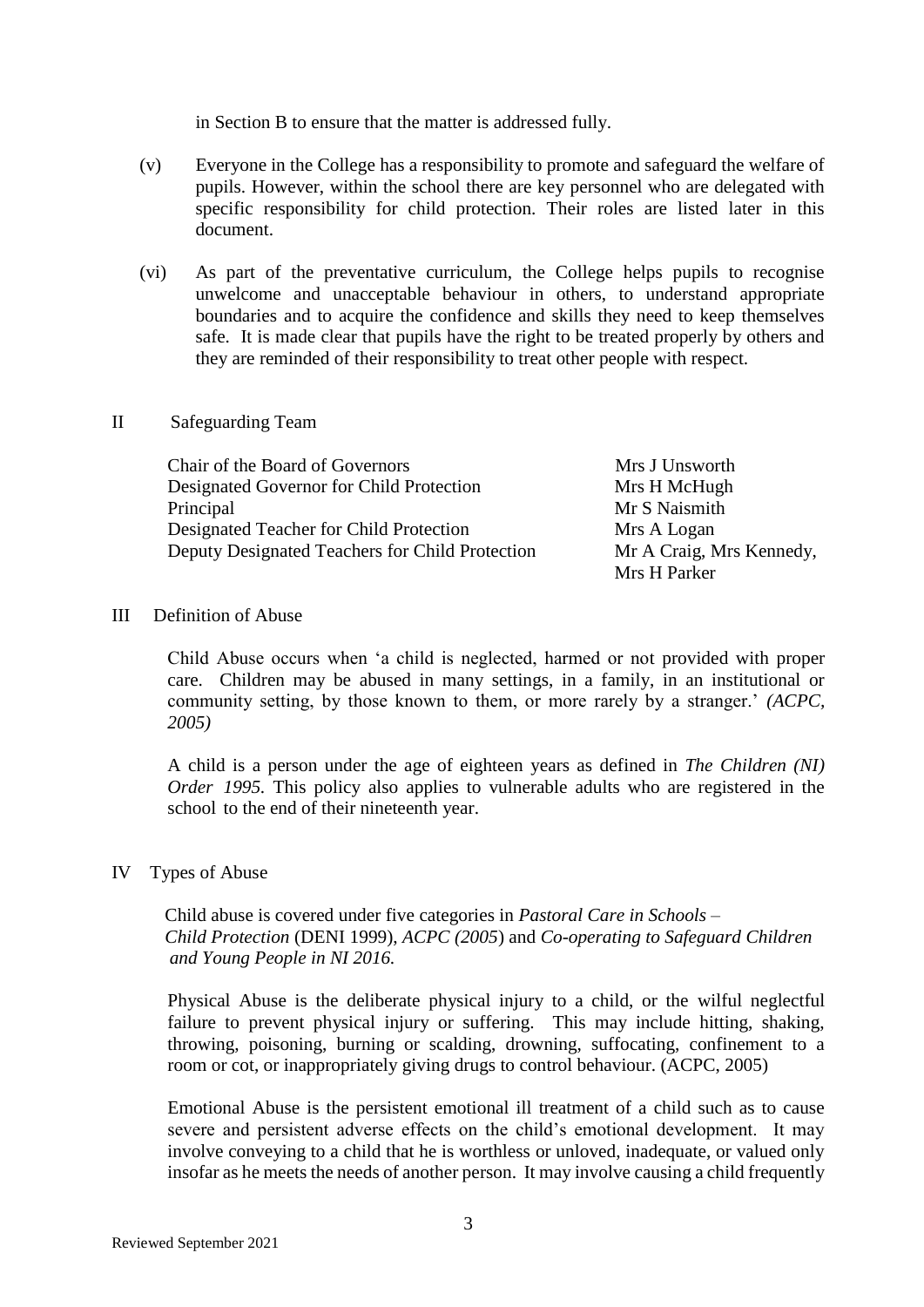to feel frightened or in danger, or the exploitation or corruption of a child. Domestic violence, adult mental health problems and parental substance misuse may expose a child to emotional abuse. (ACPC, 2005)

Sexual Abuse involves forcing or enticing a child to take part in sexual activities. The activities may involve physical contact, including penetrative or non-penetrative acts. They may include non-contact activities, such as involving children to look at, or in the production of, pornographic material or watching sexual activities, or encouraging children to behave in sexually inappropriate ways. (ACPC, 2005)

Neglect is the persistent failure to meet a child's physical, emotional and/or psychological needs, likely to result in significant harm. It may involve a parent or carer failing to provide adequate food, shelter and clothing, failing to protect a child from physical harm or danger, failing to ensure access to appropriate medical care or treatment, lack of stimulation or lack of supervision. It may also include non-organic failure to thrive. (ACPC, 2005)

Exploitation<sup>1</sup> is the intentional ill-treatment, manipulation or abuse of power and control over a child or young person; to take selfish or unfair advantage of a child or young person or situation, for personal gain. It may manifest itself in many forms such as child labour, slavery, servitude, engagement in criminal activity, begging, benefit or other financial fraud or child trafficking. It extends to the recruitment, transportation, transfer, harbouring or receipt of children for the purpose of exploitation. Exploitation can be sexual in nature\$ . (Co-operating to Safeguard Children and Young People in NI 2016).

<sup>\$</sup> Child sexual exploitation is a form of child sexual abuse. It occurs where an individual or group takes advantage of an imbalance of power to coerce, manipulate or deceive a child or young person under the age of 18 into sexual activity (a) in exchange for something the victim needs or wants, and/or, (b) for the financial advantage or increased status of the perpetrator or facilitator. The victim may have bene sexually exploited even if the sexual activity appears consensual. Child sexual exploitation does not always involve physical contact; it can occur through the use of technology.

A child may suffer or be at risk of suffering from one or more types of abuse and abuse may take place on a single occasion or may occur repeatedly over time.

Bullying is a highly distressing and damaging form of abuse and is not tolerated in Methodist College. The *Anti- Bullying Policy* is set out in a separate document. Staff are vigilant at all times to the possibility of bullying occurring, and take immediate steps to stop it happening, to protect and reassure the victim and to deal appropriately with the bully. The situation is monitored until staff are sure the problem has stopped.

## V **Pupils who display harmful sexualised behaviour**

1

<sup>1</sup> Although 'exploitation' is not included in the categories of registration for the Child Protection Register, professionals are required to recognise that the abuse resulting from or caused by the exploitation of children and young people can be categorised within the existing CPR categories as children who have been exploited will have suffered from physical abuse, neglect, emotional abuse, sexual abuse or a combination of these forms of abuse.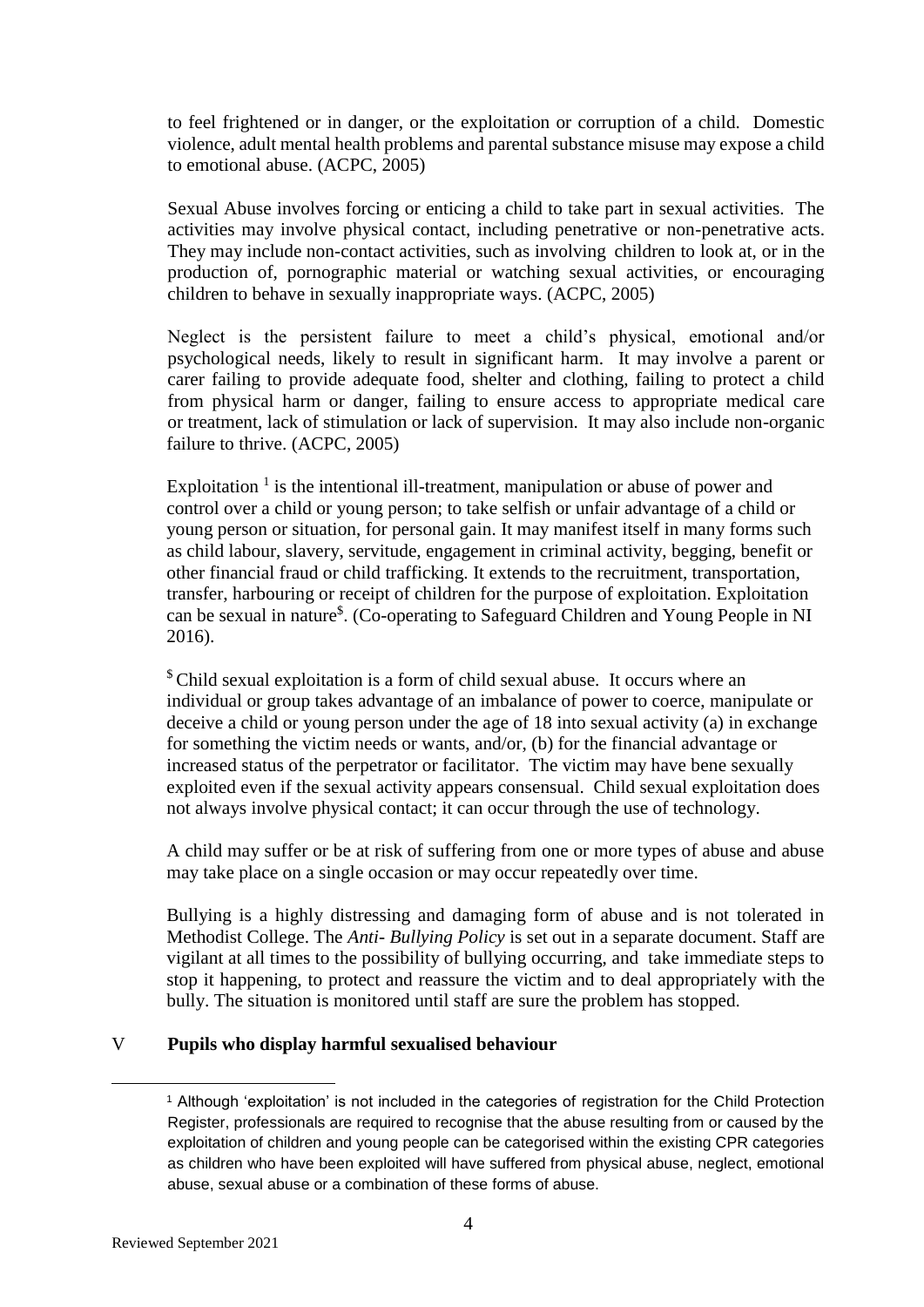(i) Learning about sex and sexual behaviour is a normal part of a child's development. It will help them as they grow up, and as they start to make decisions about relationships. The College supports its pupils through the Personal Development element of the curriculum, to develop their understanding of relationships and sexuality and the responsibilities of healthy relationships. Teachers are often therefore in a good position to notice behaviours that give cause for concern.

(ii) It is important to distinguish between different sexual behaviours – these can be defined as 'healthy', 'problematic' or 'harmful'.

## **Healthy Sexual Behaviour may include some of the following characteristics:**

- \* Mutual
- \* Consensual
- \* Exploratory and age appropriate
- \* Not intended to cause harm
- \* Fun / humorous
- \* Without power differentials

(iii) Healthy sexual behaviour has generally no need for intervention, however, there may be instances when interventions are applied, for example, it is not appropriate when displayed in school or during school activities. This may therefore be an opportune time for teachers to positively reinforce appropriate behaviour.

## **Problematic Sexual Behaviour may include some of the following characteristics:**

- \* Not age appropriate
- \* One-off incident of low key touching over clothes
- \* Result of peer pressure
- \* Spontaneous rather than planned
- \* Lacking in other balancing factors e.g. no intent to cause harm, level of understanding, acceptance of responsibility
- \* Targeting other children, to irritate and make feel uncomfortable. Often the children are not scared and can feel free to tell someone
- \* Concerning to parents / carers, supportive
- \* Sometimes involving substances which disinhibit behaviours

(iv) Problematic sexual behaviour requires some level of intervention, depending on the activity and level of concern. For example, a one-off incident may simply require liaising with parents on setting clear direction that the behaviour is unacceptable, explaining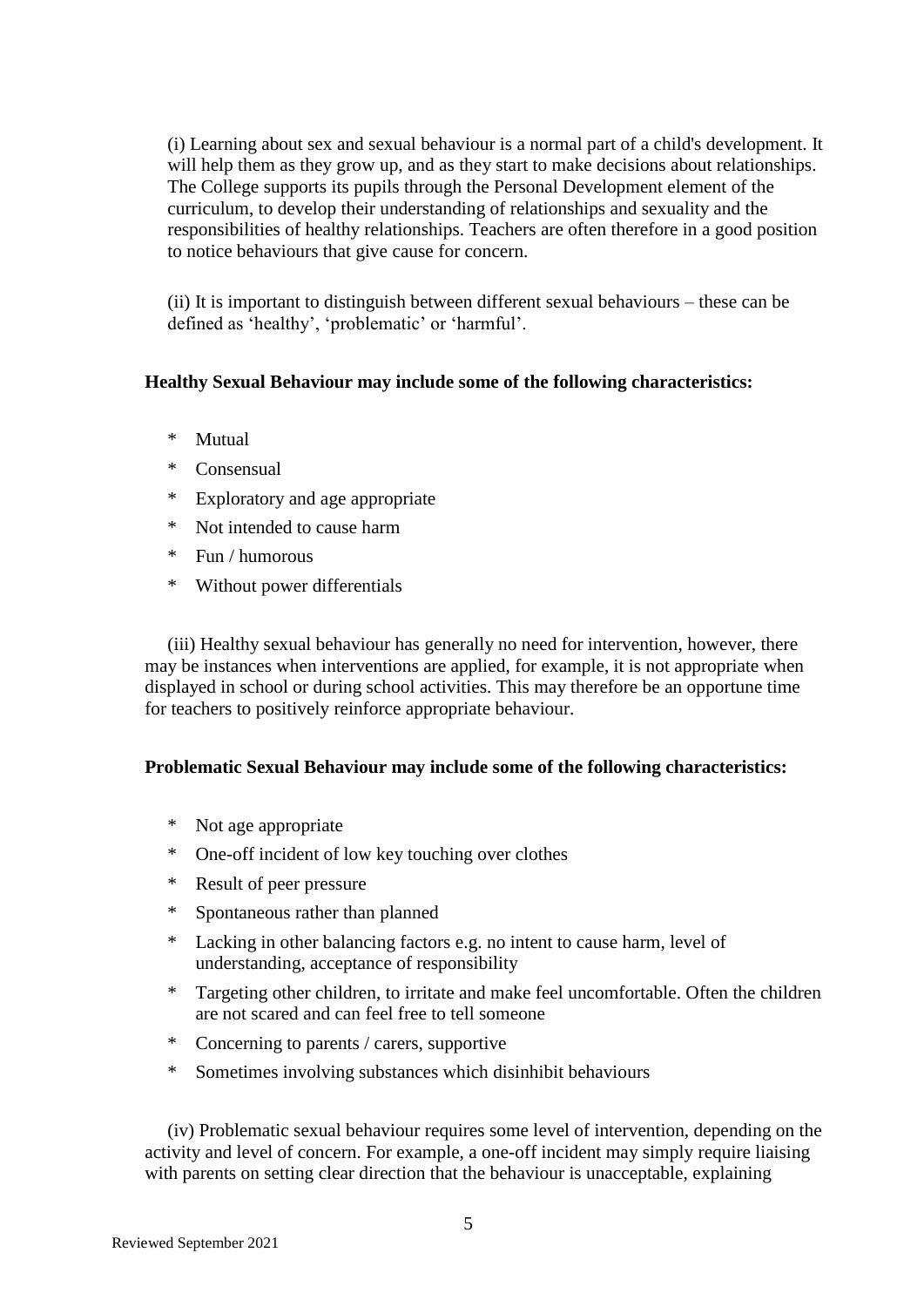boundaries and providing information and education. However, if the behaviour is considered to be more serious, perhaps because there are a number of aspects of concern, advice from the Education Authority CPSS may be required. The CPSSSwill advise if additional advice from PSNI or Social Services is required.

## **Harmful Sexualised Behaviour may include some of the following characteristics:**

- \* Lacks the consent of the victim
- \* When the perpetrator uses threats or violence (verbal, physical or emotional) to coerce or intimidate the victim
- \* Uses age inappropriate sexually explicit words and phrases
- \* Involves inappropriate touching
- \* Involves sexual behaviour between children it is also considered harmful if one of the children is much older – particularly if there is more than two years' difference in age or if one of the children is pre-pubescent and the other is not
- \* Involves a younger child abusing an older child, particularly if they have power over them – for example, if the older child is disabled
- (v) Harmful sexualised behaviour will always require intervention and the College will seek the support that is available from the CPSS – see Appendix 7: Assessment Checklist, advice and support for dealing with sexualised behaviour.
- VI Role of the Board of Governors and the Designated Governor for Child Protection
	- (i) The Board of Governors recognises the responsibility placed on it by *The Education and Libraries (Northern Ireland) Order 2003* and the information in the *School Governors Handbook Child Protection 2007.*
	- (ii) The Board of Governors reviews annually the Child Protection structures and procedures in the College and The Child Protection Policy using the guidance outlined in the documents listed in Appendix 1.
	- (iii) The Board of Governors tasks the Principal with designating a member of staff to have specific responsibility for Child Protection and he/she also appoints 3 Deputies. In this document the teachers are referred to as the Designated Teacher and the Deputy Designated Teacher(s).
	- (iv) The Board of Governors ensures that the Chair of the Board of Governors and the Designated Governor for Child Protection receive appropriate and up-to-date Child Protection training commissioned or provided by the Education Authority (Belfast), with refresher training at least once every three years. It also ensures that the Designated Teacher and the Deputies receive regular training to update their knowledge in this area and that child protection training is given to all staff and volunteers annually.
	- (v) At least one Governor sitting on interview and appointment panels has received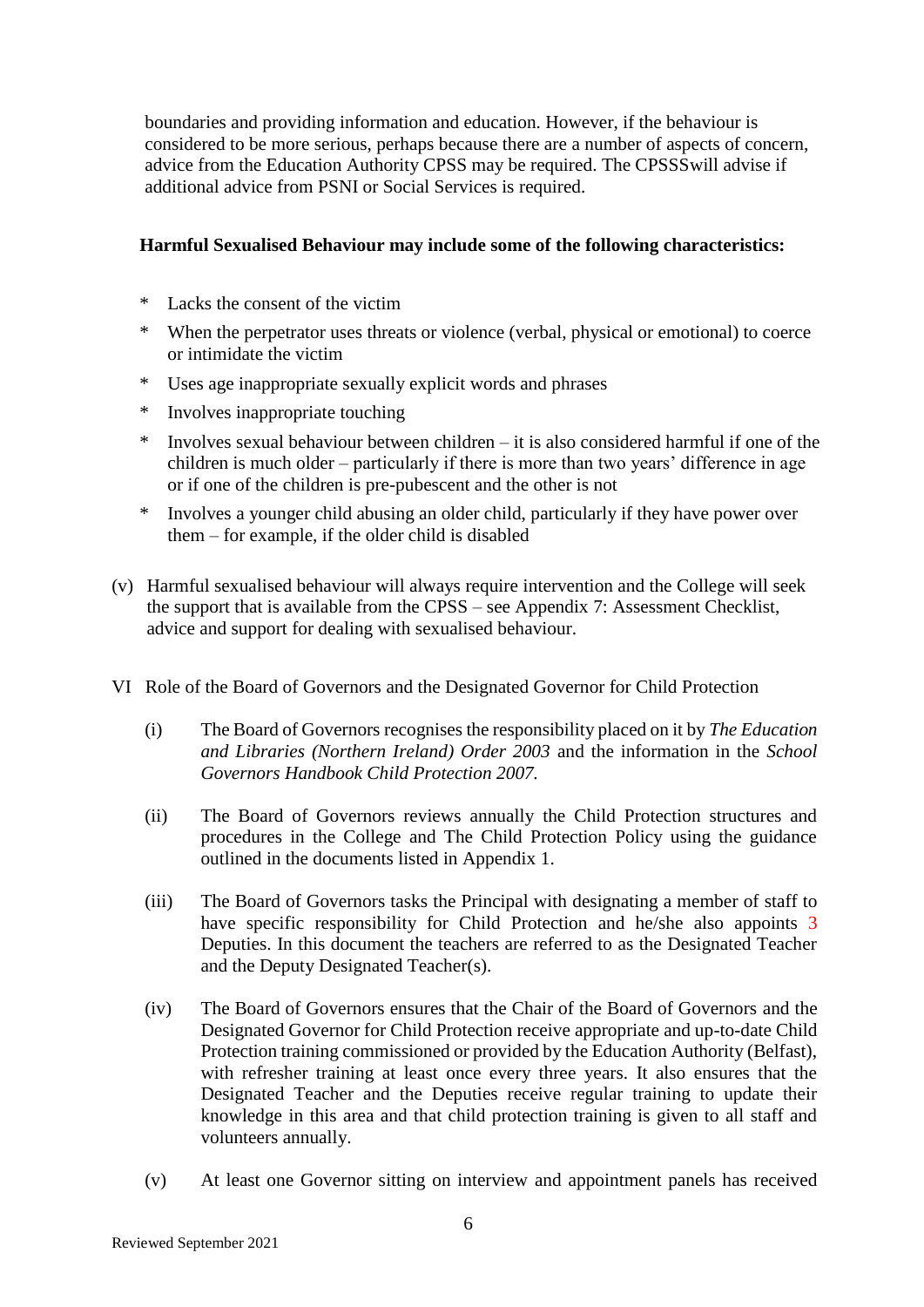Strand 3: Recruitment and Selection Training (EA(Belfast)).

- (vi) The Board of Governors tasks the Principal with ensuring parents/guardians have access to a copy of the Child Protection Policy and complaints procedure.
- (vii) Each year parents are advised of the name of the Designated Governor for Child Protection so that they may consult him/her on a Child Protection matter if desired. If such a matter is raised, he/she informs the Principal (unless the Principal is implicated, in which case he/she advises the Chair of the Board or Governors) and they follow the procedure detailed in Section B of this document.
- (viii) In the event of a Child Protection complaint being made against the Principal, the Chair of the Board of Governors assumes the lead for managing the allegations.
- (ix) The Designated Governor for Child Protection inducts the members of the Board of Governors in Child Protection. A roll of attendees is kept. New members of the Board are given a copy of *School Governors Handbook Child Protection* (CPPS, DENI 2007) and given awareness training.

VII Role of the Principal

- (i) The Principal designates a member of staff to have specific responsibility for Child Protection and he/she also appoints two Deputies.
- (ii) The Principal ensures all staff and volunteers are vetted.
- (iii) The Principal notifies the Chair of the Board of Governors of child protection referrals to Social Services and/or the PSNI.
- (iv) The Principal gives reports to the Board of Governors regarding any child protection matters as they arise and, also, termly updates. In addition, a full annual Child Protection report is given to the Board of Governors.
- (v) The Principal takes the lead when a complaint is made against a member of staff or volunteer. If the Designated Teacher is the subject of the complaint the Principal takes over his/her role.
- (vi) The Principal ensures that all parents, pupils, staff and volunteers know who the Designated Teacher and Deputy Designated Teachers are and how they can be contacted. If a parent prefers to contact another member of staff, that member of staff must follow the relevant procedures.
- (vii) The Principal ensures that parents/guardians are issued with a copy of the Child Protection Policy and complaints procedure every two years (this may be in the form of access to an electronic copy).
- VIII Role of the Designated Teacher for Child Protection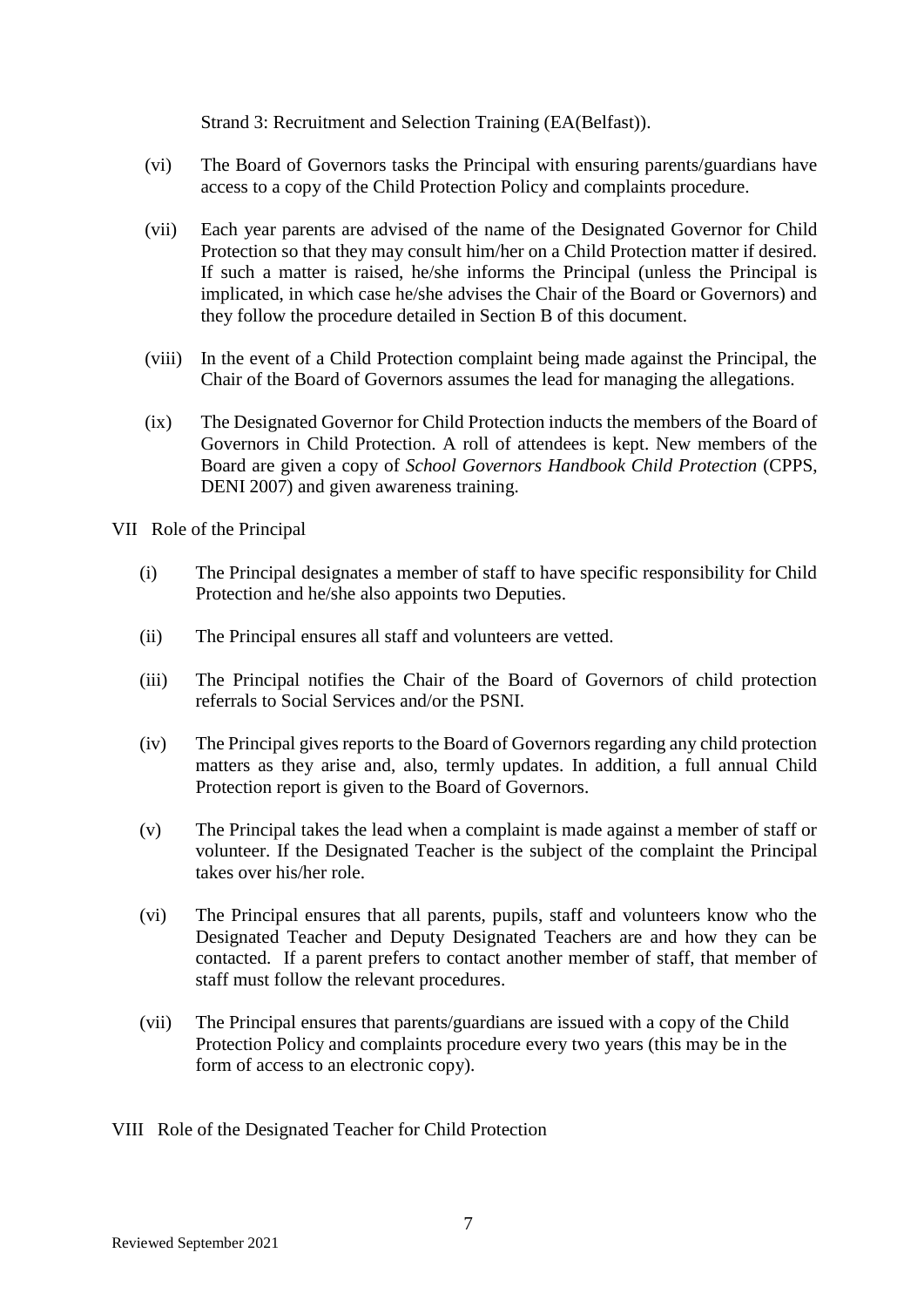- (i) The Designated Teacher for Child Protection trains all new staff and volunteers, updates the training of current staff and volunteers annually and is available to discuss child protection concerns with them. He/she maintains a record of attendance at training.
- (ii) He/she takes the lead responsibility for developing the College's Child Protection Policy and promoting an ethos of safeguarding in the school.
- (iii) He/she keeps the Principal informed of child protection issues, liaises with EA(Belfast) Designated Officers for Child Protection (CPSS) and makes referrals to Social Services (via Gateway) and /or PSNI as appropriate.
- (iv) He/she maintains records in accordance with DENI guidance on child protection issues and produces written reports for the Board of Governors.
- (v) When the Designated Teacher is not available, one of the Deputy Designated Teachers will have responsibility for child protection.
- (vi) The Designated Teachers follow the procedures in Section B.

## **Section B: Procedure for Receiving, Recording and Reporting Suspected or Disclosed Child Abuse**

I. Introduction

In all cases of abuse or suspected abuse, the member of staff or volunteer immediately informs the Designated Teacher of his or her concerns. The informing teacher follows the procedures detailed later in this section on recording and reporting. It is then the responsibility of the Designated Teacher to pursue the matter in accordance with College policy.

Note:

Neither the informing staff nor the Designated Teacher for Child Protection investigates. This is a matter for Social Services and/or the PSNI. There is the possibility of legal proceedings in such cases and, therefore, staff remain impartial and professional throughout. Members of staff seek advice from the Principal or the Designated Teacher if they have any concerns about the correct procedure.

- II Abuse or Suspected Abuse is Disclosed to a Member of Staff or Volunteer by a Pupil
	- (i) If a pupil makes a disclosure of abuse, the member of staff or volunteer follows the procedure set down in *The Code of Conduct for Staff and Volunteers* for interviews in which a pupil asks to speak in private. They explain that he or she wishes to help but cannot assure the pupil of total confidentiality as it may be necessary to seek advice and pass on information. It is explained that any information is treated as sensitively as possible and only those who need to know are informed, in the best interests of the pupil.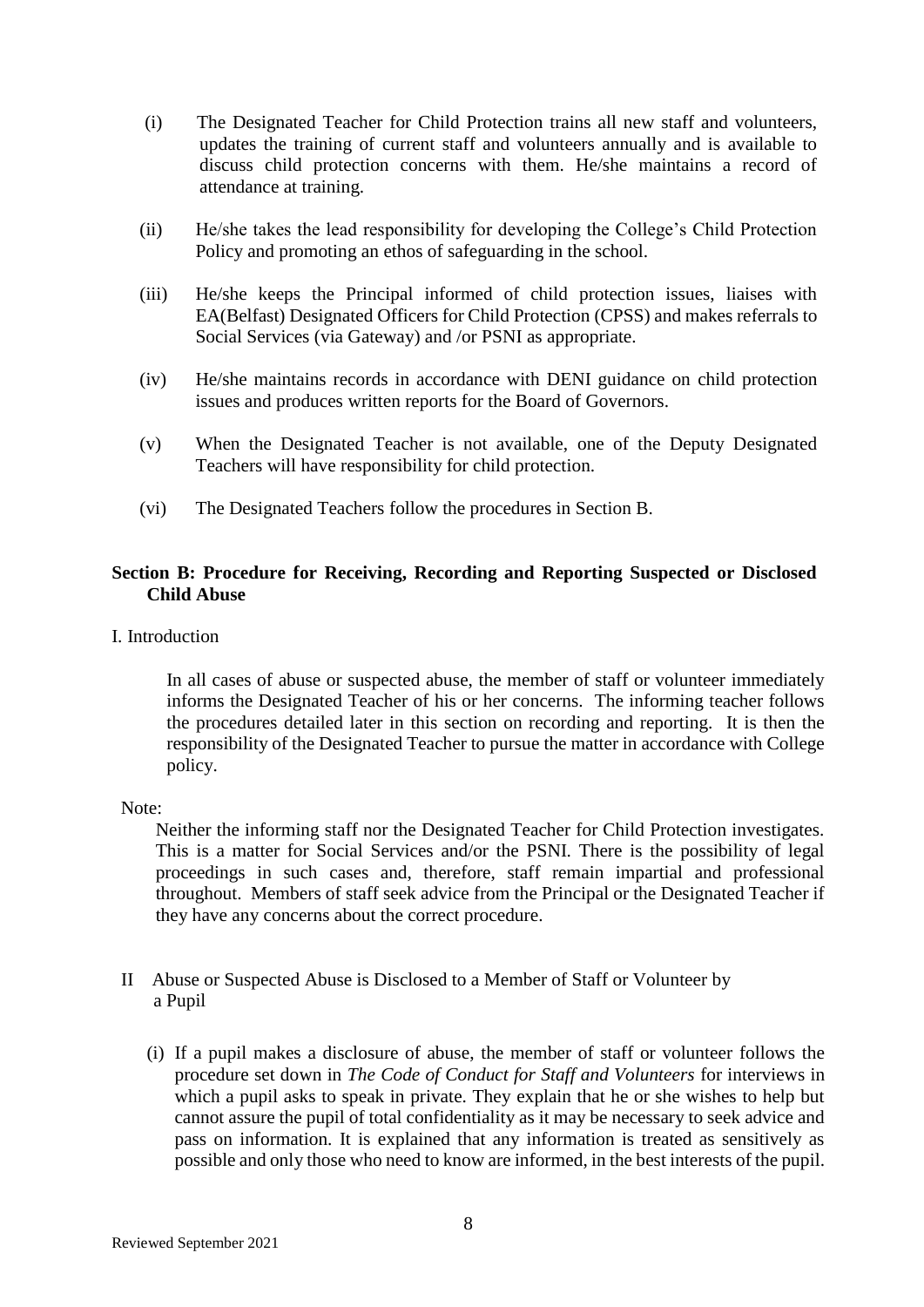- (ii) Staff or volunteers listen to the pupil, accept what he/she is saying without judgement, or displaying shock or disbelief, do not ask leading questions and do not suggest a reason for what has happened or criticise the perpetrator. Staff and volunteers do not investigate the issue. If it is felt that some questions are needed in order to clarify the matter, open questions are used to establish the facts. Unless revealed, they do not ask who, what etc. A pupil is not pressed for information the child does not want to give. Closed questions and questioning beyond what the pupil volunteers without prompting can jeopardise a subsequent court case. This is the role of partner agencies.
- (iii) Staff and volunteers reassure the pupil that he/she has done the right thing in talking about the matter. They do not make promises, e.g. everything will be all right. They explain what they will do next, i.e. talk to the Designated Teacher.
- (iv) They make sure that the pupil is safe. If there is any concern about the immediate welfare of the pupil, the member of staff or volunteer ensures that the pupil is in the care of a responsible person. This may, for example, involve taking him or her to the Sanatorium if in a distressed state.
- (v) Immediately after disclosure by a pupil the member of staff or volunteer makes a written note of the details given by the child. The notes are factual and accurate and any reference to the abuse or to the abuser is recorded as far as possible in the actual words used by the pupil. The member of staff or volunteer does not express opinions but notes the demeanour and physical state of the child and notes when and where the disclosure took place.
- (vi) The member of staff or volunteer reports the matter within the same working day to the Designated Teacher (or, in his absence, the Deputy Designated Teacher) and notes when and where this took place. He or she hands over a written report of the disclosure, signed and dated. The Designated Teacher keeps them securely in Child Protection cabinet so no copies are required by the informing staff. The Designated Teacher, in consultation with the Principal, decides on the next step.
- III Abuse or Suspected Abuse Disclosed to a Member of Staff or Volunteer by a Third Party
- (i) On becoming aware of information about the possible abuse of a pupil the member of staff or volunteer does not express opinions, but makes a written note of when and where the disclosure took place, and records as far as possible the disclosure in the actual words used by the third party. Staff or volunteers do not ask for a written account.
- (ii) The member of staff or volunteer reports the matter immediately to the Designated Teacher (or, in his/her absence to a Deputy) and hands over a written account of the disclosure, signed and dated.
- IV Abuse or Suspected Abuse by a Member of Staff or Volunteer

It is a serious matter if an allegation of abuse is made against a member of staff or volunteer. The Principal (or, in his absence, the Senior Vice-Principal) is informed immediately, unless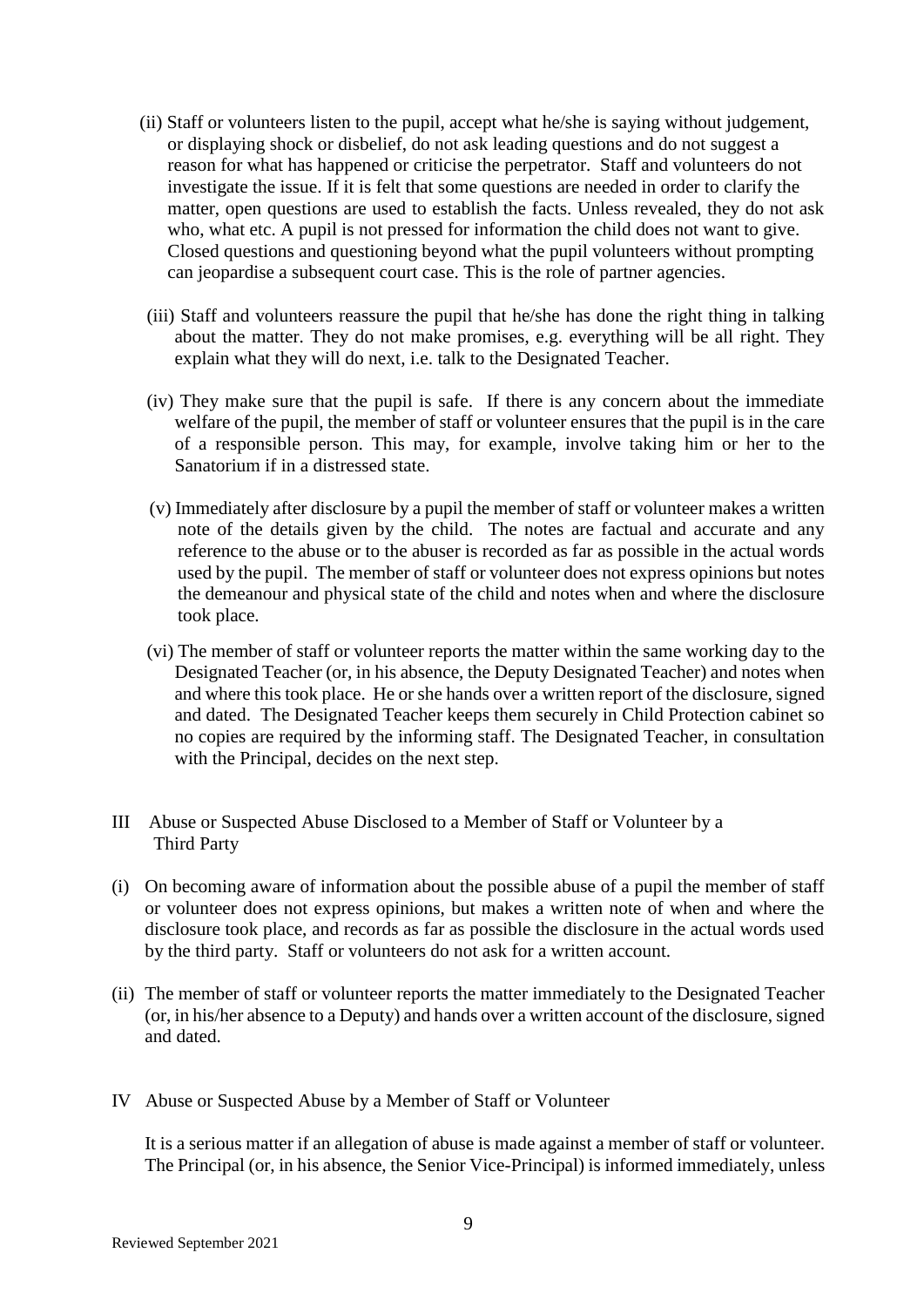the complaint is against the Principal, in which case the Chair of the Board is informed. The Principal (or the Chair of the Board of Governors if the complaint is against the Principal) ensures that any such complaint is thoroughly clarified by means of the normal Child Protection procedures and the Chair of the Board of Governors is informed immediately. Preliminary steps are carried out with an open mind. However, the prime consideration is the protection of the pupils in the school and the Principal and/or Chair of the Board of Governors take all necessary steps to ensure this. Where the matter is referred to Social Services and/or the PSNI, the member of staff or volunteer can be removed from duties involving direct contact with pupils or staff may be suspended from duties as a precautionary measure pending further investigation. (See Disciplinary Policy and Procedures)

- V Action to be taken by the Designated Teacher (or is their absence a Deputy Designated Teacher) following an incident of suspected or disclosed child abuse.
- (i) As soon as the Designated Teacher becomes aware of a possible case of child abuse, he/she asks for the notes made by the staff or volunteer reporting it. If the report is verbal, he/she asks the staff concerned to write down the information.
- (ii) The Designated Teacher meets with the Principal (or the Senior Vice-Principal if the Principal is not available) as a matter of urgency. They consider the situation and plan a course of action, ensuring that a written record of all decisions is made at each step of the process. The Designated Teacher may consult with the EA (Belfast) Child Protection Support Service's Designated Officer for Child Protection.
- (iii) Suspected or alleged abuse is referred to Social Services by the Designated Teacher, using the regional UNOCINI form, within twenty four hours of the initial referral to Social Services. Where physical or sexual abuse is suspected or alleged, the case is referred to the PSNI. In some cases, the Principal makes the referral personally but in either situation, the Chair of the Board of Governors is informed of the matter and of subsequent developments. The Designated Teacher informs EA (Belfast) Designated Officer for Child Protection of the referral.
- (iv) Unless there are concerns that the parent/guardian may be the possible abuser, the parent/guardian is informed as soon as possible of the course of action to be taken, by the Designated Teacher or the Principal, normally before the referral. However, the referral is not delayed if the parent/guardian cannot be contacted. If the parent/guardian does not agree with the referral, the latter proceeds as the protection of the child is paramount. In some circumstances it may not be in the child's interests to inform the parent/guardian immediately. In such a situation, at the time of referral, the Designated Teacher clarifies with the investigating agencies when, how and by whom the parents and the pupil are told that a referral has been made. The Chair of the Board of Governors is contacted and informed of the reasons for the decision.
- (v) The Principal and the Designated Teacher meet as often as necessary to review the situation and to ensure that all possible steps are taken to safeguard the welfare of the pupil, recording all decisions made. The Designated Teacher or the Principal keeps those people who need to know informed of developments, subject to the requirement that the welfare of the child is paramount and legal constraints.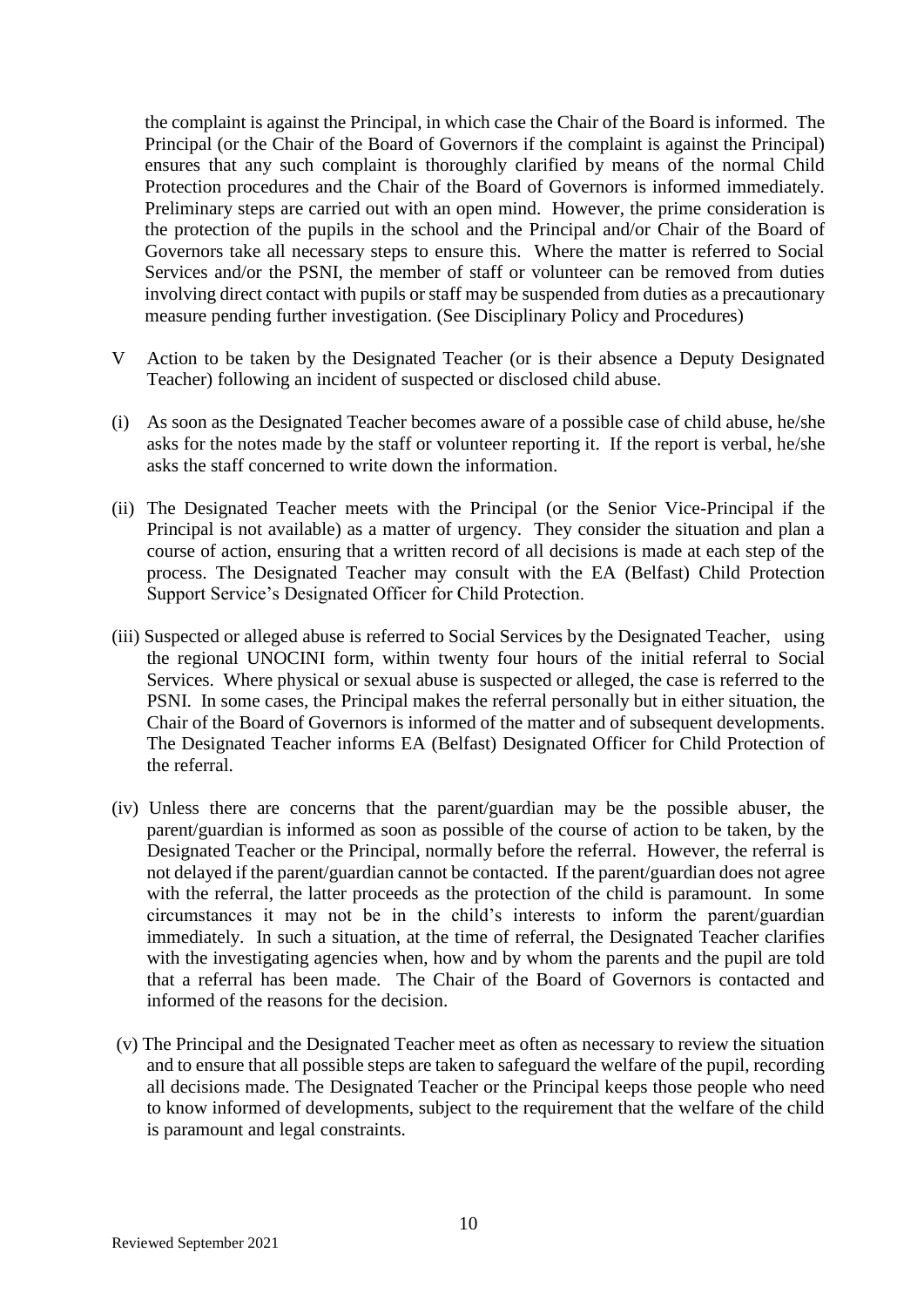- (vi) A written account of all proceedings connected to the case, timed and dated, is made by the Designated Teacher and kept in the Child Protection cabinet. If a member of staff or volunteer is implicated in the proceedings, then an extra copy of the documentation is placed in that individual's personal file.
- VI Supporting Pupils in the College
- (i) The Designated Teacher works with external agencies to ensure that appropriate support is provided for a pupil who has suffered abuse.
- (ii) Staff help all pupils to develop skills in self protection and develop confidence through:
	- The content of the curriculum, particularly the Personal Development Programme
	- The school ethos, which promotes a positive, supportive and secure environment and gives pupils a sense of being valued
	- The College's Positive Behaviour policy, which is aimed at supporting pupils in the school. The school ensures that pupils understand the difference between acceptable and unacceptable behaviour towards themselves and others
	- Liaison with other agencies that support the pupil such as Social Services, Education Welfare Service, Educational Psychologists, police and the school nurse.
- VII Information to Pupils and Parents
- (i) At the beginning of the academic year, each Head of Form speaks to the pupils in his or her Form and introduces and explains the role of each member of the Form Team as it directly affects the pupils. He or she also explains that while a specific teacher may have responsibility for a particular aspect of work in the Form, there may be occasions when a pupil may prefer to speak to a teacher not connected with that Form about a problem, and that they may seek help from any member of staff if they are experiencing personal difficulties. The Designated & Deputy Designated Teachers for Child Protection, Head of Pastoral Care and Deputy Heads of Pastoral Care explain their role. Posters outlining the Pastoral and Form Teams and how help can be accessed outside school, e.g. Childline and NSPCC are displayed in prominent positions around the College.
- (ii) Each academic year, parents receive information about the members of the Pastoral and Form Teams and they receive guidance detailing the most suitable person to contact in particular instances, including a Child Protection matter. Parents are advised each year that a formal procedure exists and will be followed if a Child Protection matter arises. A summary of the Child Protection Policy is issued every year. The full policy is available on the College website and on request from Reception.
- VIII Conduct of Staff and Volunteers
- (i) Staff and volunteers have a duty of care to pupils and a responsibility to pass on information and concerns about a pupil's welfare, no matter how small, to the Designated Teacher for Child Protection. Staff and volunteers make no assumptions that someone else is aware of a concern.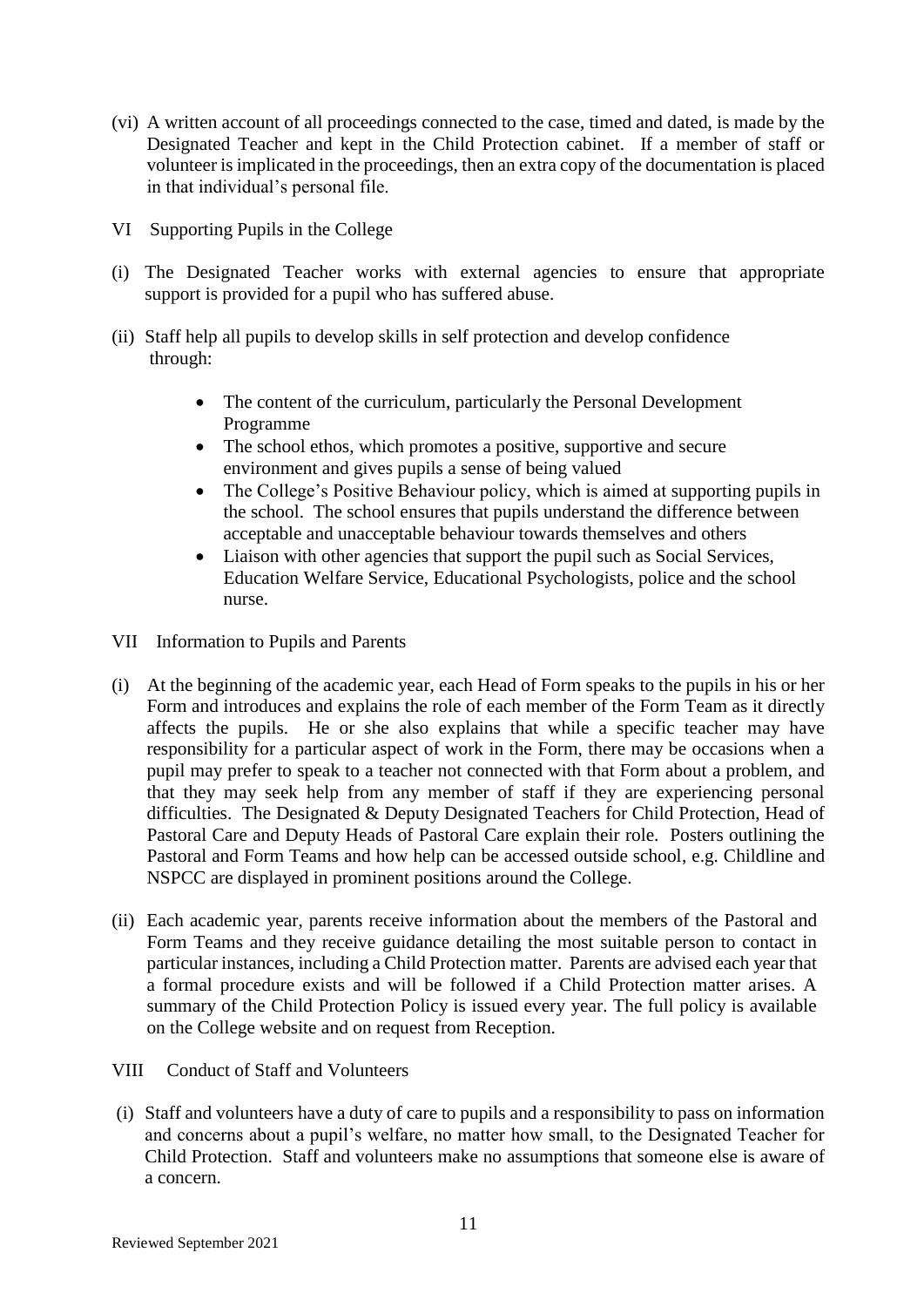- (ii) It is important that members of staff and volunteers are totally professional in their dealings with pupils at all times, including non-classroom situations: for example, on school trips, taking extra-curricular activities and when coaching school games. Guidance for staff and volunteers is provided in a separate document entitled *A Code of Conduct for Staff and Volunteers.* Each member of staff and volunteer receive and are required to agree to this document at the start of each academic year or at the point of joining the College.
- IX Recruitment and Vetting Procedures of Staff and Volunteers
- (i) Pre-employment enhanced disclosure checks are carried out on all staff employed in the College. References are taken up on all new staff.
- (ii) The College uses volunteers from time to time in its work. If it is envisaged that the volunteer could be in contact with pupils with no member of staff present, then that person is required to have an enhanced disclosure check carried out through Access NI.
- (iii) New members of staff and volunteers receive appropriate induction Child Protection training, a copy of the Child Protection Policy and the Code of Conduct for Staff. All staff and volunteers receive refresher training every year.
- (iv) All reasonable steps are taken to ensure that any outside contractors satisfy the requirements of the College in this area.
- X Management of Records

Child Protection information is kept securely in the locked Child Protection cabinet located in the Principal's office. The cabinet contains details of all the cases which have involved pupils in the College. It may be accessed by the Designated Governor for Child Protection, the Principal and the Designated Teacher (in their absence a Deputy Designated Teacher). The guidance laid down on the retention of records is followed.

XI Related policies:

 Anti-bullying policy RSE policy Positive behaviour policy Code of conduct for staff and volunteers e-safety & Acceptable Use policy

#### XII Policy Review

The Designated Teacher conducts a formal review of the Child Protection Policy annually. This is done in consultation with the Chair of the Board, the Designated Governor and the Principal. To inform this review, the Designated Teacher seeks the views of a selection of pupils, parents and staff. The revised policy is discussed with the Senior Leadership Team before being presented to the Education Committee and the Board of Governors for consideration.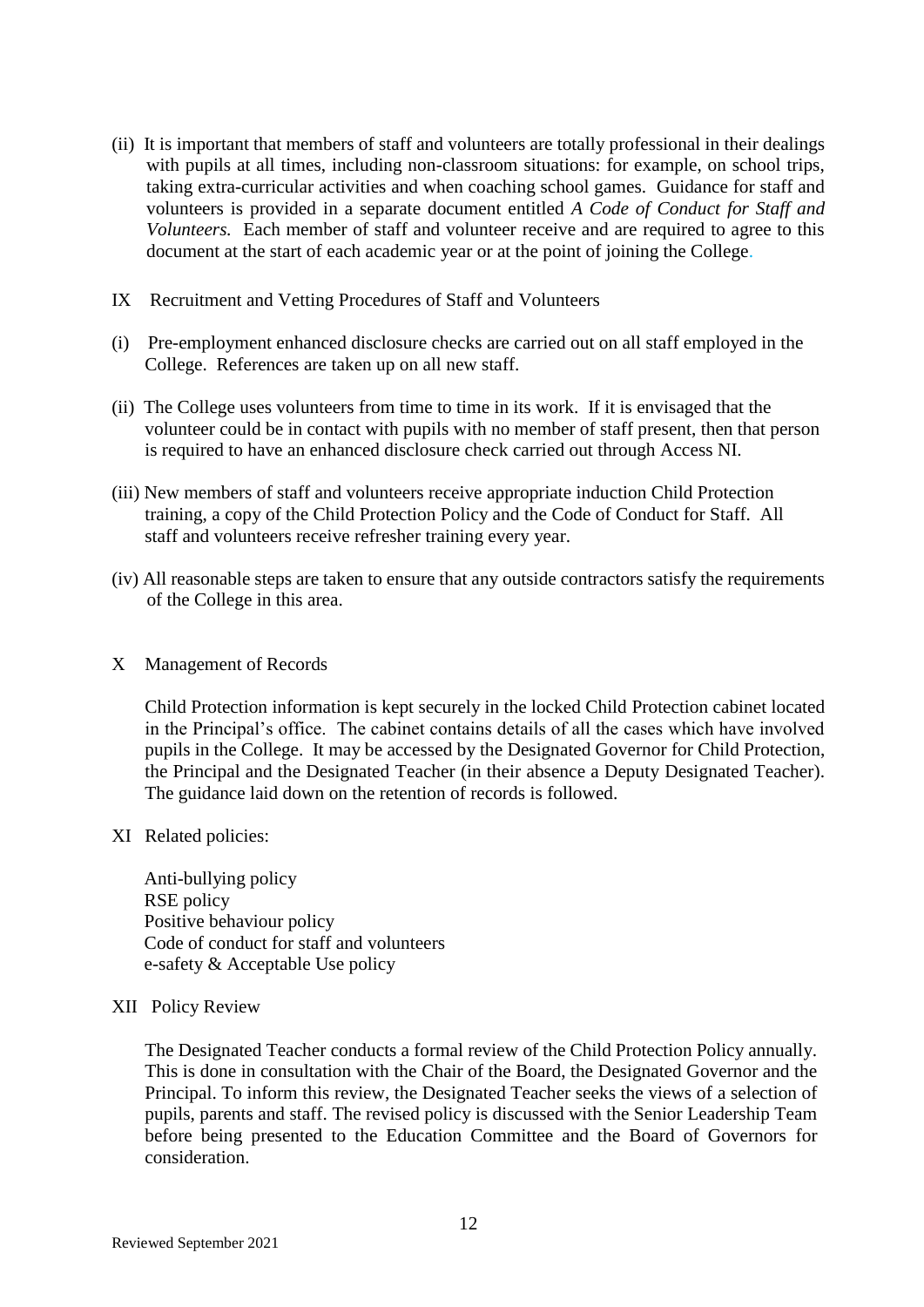The views of parents and pupils are welcomed at any time and are normally directed to the Designated Teacher.

Chair of Board of Governors: \_\_\_\_\_\_\_\_\_\_\_\_\_\_\_\_\_ Date: \_\_\_\_\_\_\_\_\_\_\_\_

#### **APPENDIX 1: DOCUMENTS RELEVANT TO CHILD PROTECTION**

United Nations Convention on the Rights of the Child – Articles 3, 4, 12, 19, 20, 34 & 36, 39

The Criminal Law Act 1967

The Children (NI) Order 1995 Overarching legislation setting out professional practice in relation to children and young people

The Human Rights Act (1998) Incorporates the ECHR into UK legislation

Family Homes and Domestic Violence (Northern Ireland) Order 1998

The Safeguarding Vulnerable Groups (Northern Ireland) Order 2007

The Children's Services Cooperation Act (Nothern Ireland) 2015

DENI circulars and other documents which are relevant to Child Protection are kept in the Child Protection cabinet. Copies of these circulars may be obtained from the DENI website www.deni.gov.uk

DENI circular 1990/28 Disclosure of Criminal Background of Persons with Access to Children

The Public Interest Disclosure (Northern Ireland) Order 1998

Use of Reasonable Force – as outlined in:

|                       | The Education (NI) Order (1998)<br>Regional Policy Framework on the use of Reasonable Force and Safe<br>Handling (1994) |
|-----------------------|-------------------------------------------------------------------------------------------------------------------------|
| DENI circular 1999/9  | Pastoral Care: Guidance on the Use of Reasonable Force to restrain or<br>Control Pupils                                 |
| DENI circular 1999/10 | Pastoral Care Guidance in Schools: Child Protection.                                                                    |
| DENI circular 1999/17 | Parental Responsibility: Guidance for Schools                                                                           |
| DENI circular 2003/13 | Welfare and Protection of Pupils: Education and Libraries (Northern<br>Ireland) Order 2003                              |
| <b>DENI</b> Report    | Cabin Hill Statutory Inquiry Report (Jan 2005)                                                                          |
| DENI circular 2006/6  | Child Protection -- Recruitment of People to Work with Children and<br>Young People in Educational Settings             |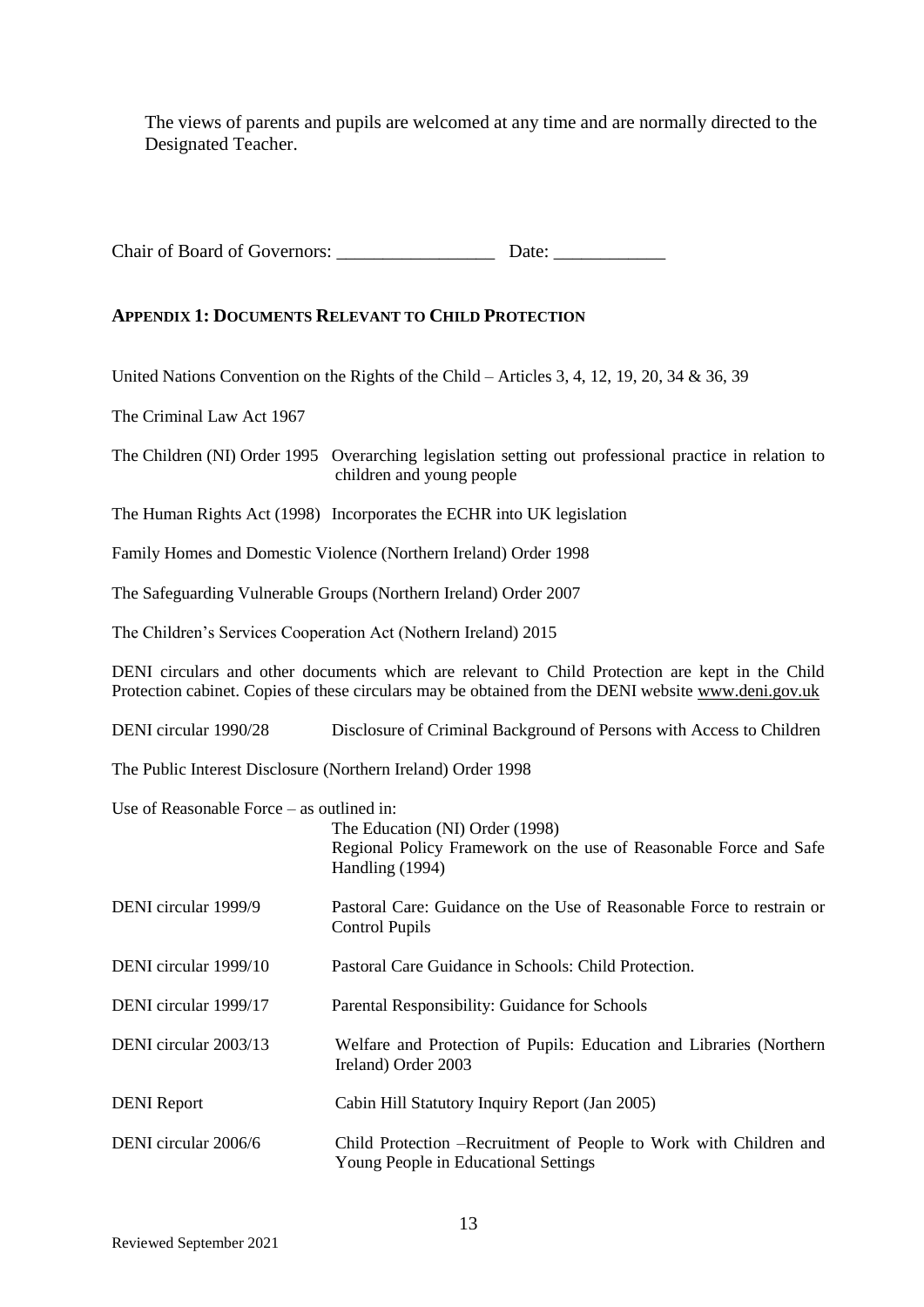| DENI circular 2006/7  | Child Protection–Employment of Substitute Teachers                                                       |
|-----------------------|----------------------------------------------------------------------------------------------------------|
| DENI circular 2006/08 | Child Protection–Training requirements for School<br>Governors on Staff Recruitment and Selection Panels |
| DENI circular 2006/09 | Child Protection – Criminal Background Checks of<br>Staff in Schools                                     |
| DENI circular 2006/25 | Child Protection – Vetting of School Governors                                                           |
| DENI circular 2007/01 | Guidance on Internet and Digital Technologies                                                            |
| DENI circular 2008/03 | Pre-Employment checking of Persons to Work in<br>Schools – New Arrangements                              |

Safeguarding Board Act (NI) 2011

DENI circular 2012/19 Changes to pre-employment vetting checks for volunteers working in schools Child Protection: Legislation changes to the age of consent (DENI May 2009) (re Sexual Offences Order (2008)

Department of Health, Social Services and Public Safety Co-Operating to Safeguard Children (2003) The Area Child Protection Committee (ACPC) Regional Policy and Procedures (2005)

Co-operating to Safeguard Children and Young People in NI 2016 (DHSSPSNI)

DENI circular 2016/05 Children who display harmful sexualised behaviours

The Public Services Ombudsman Act (NI) 2016

The Addressing Bullying in Schools Act (Northern Ireland) 2016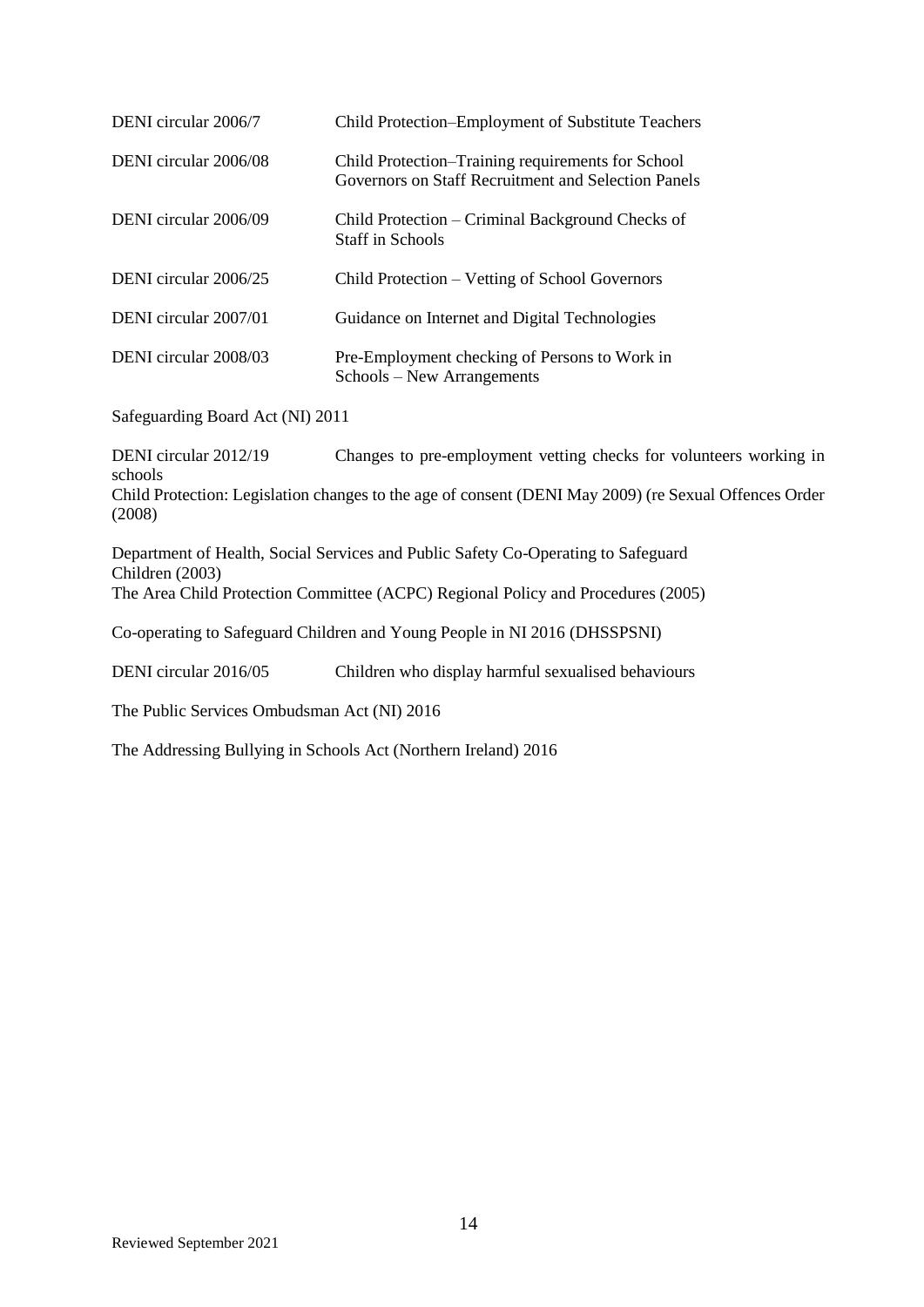## **Appendix 2: How a parent/guardian can raise a safe guarding/ child protection concern**

If a parent/guardian has a child protection concern they can follow the guide below:



## At anytime, I can write or talk to a Social Worker (tel: 90507000) or the Police (02890 650222)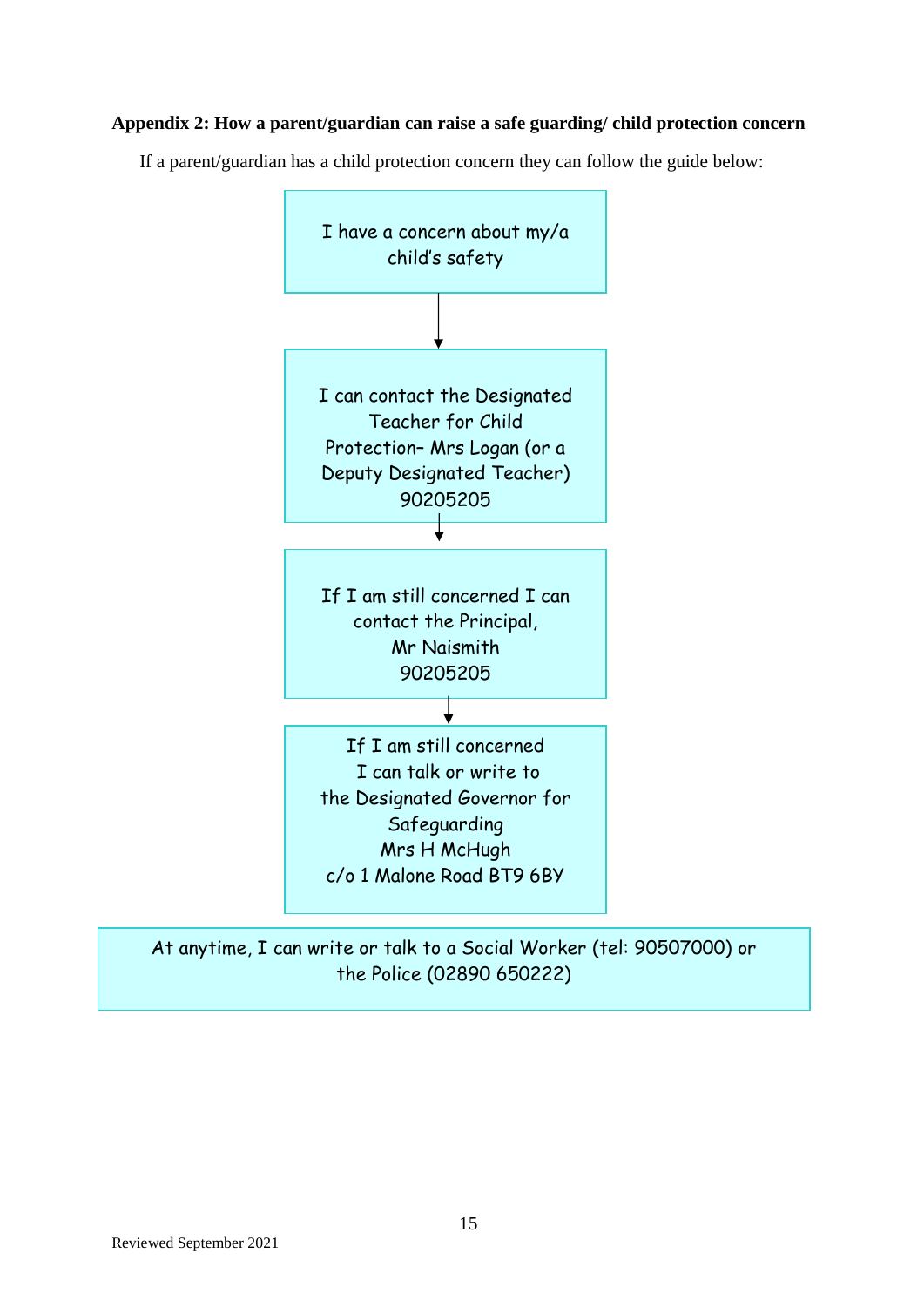**Appendix 3: Summary of Child Protection Guidelines for Staff**



Mrs Logan will inform Mr Naismith.

\*Whilst discreet preliminary clarification may be sought in order to confirm or allay concerns it is not the responsibility of teachers or the school to carry out investigations into cases of suspected abuse or to make extensive enquiries of members of the child's family or other carers.

\*In seeking clarification please use the following guidelines:-

- Note down any comment(s) made by the child in his/her own words as far as possible
- Avoid asking the child leading questions
- Avoid asking questions which encourage the child to change his/her version of events
- Do not guarantee confidentiality
- Reassure the child that only those who need to know will be informed
- Reassure the child that they have done the right thing
- Do not make assumptions or judgments

The safety of the child is the first priority.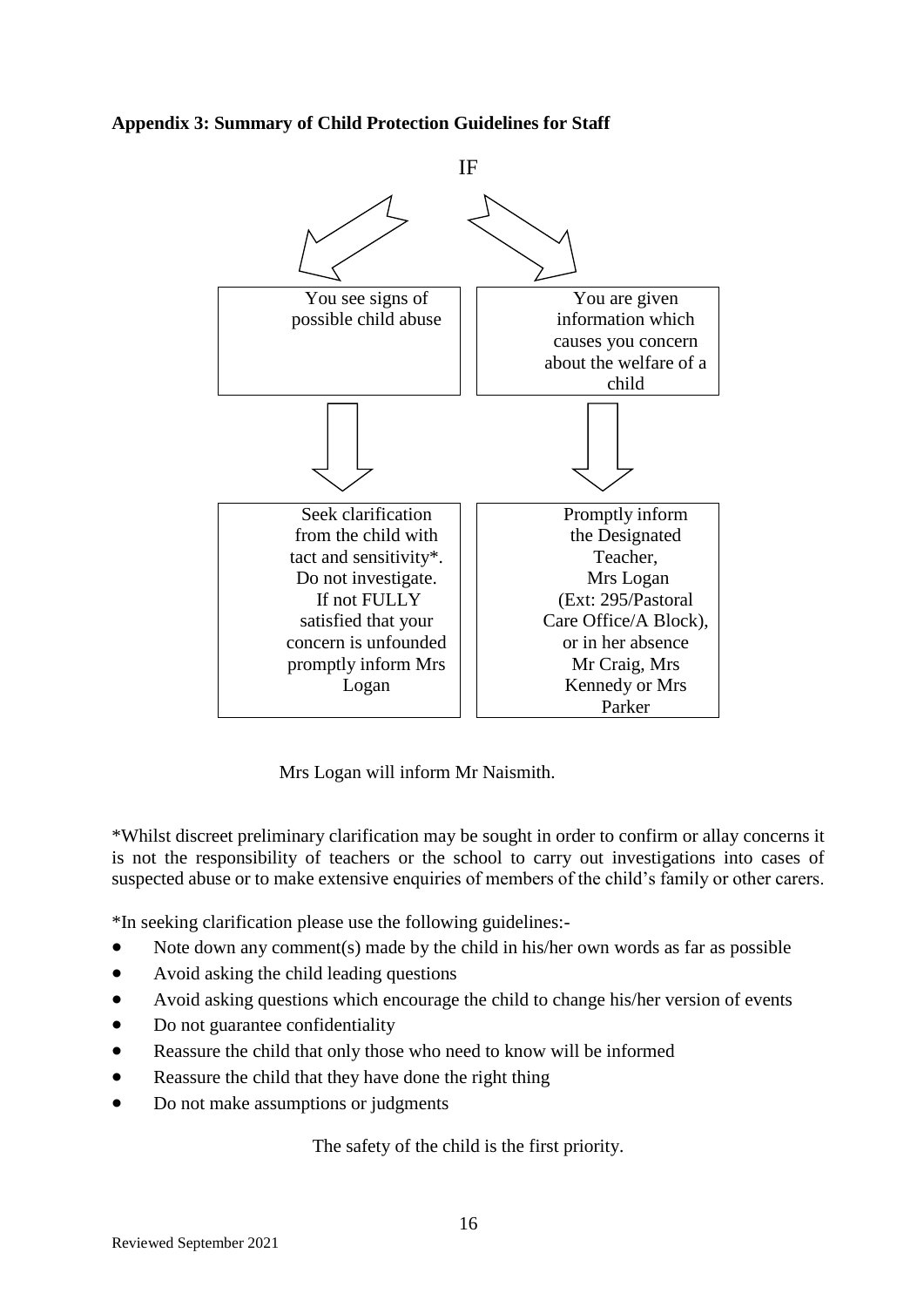#### **Appendix 4: Procedure where a complaint has been made about possible abuse by a member of the College staff**

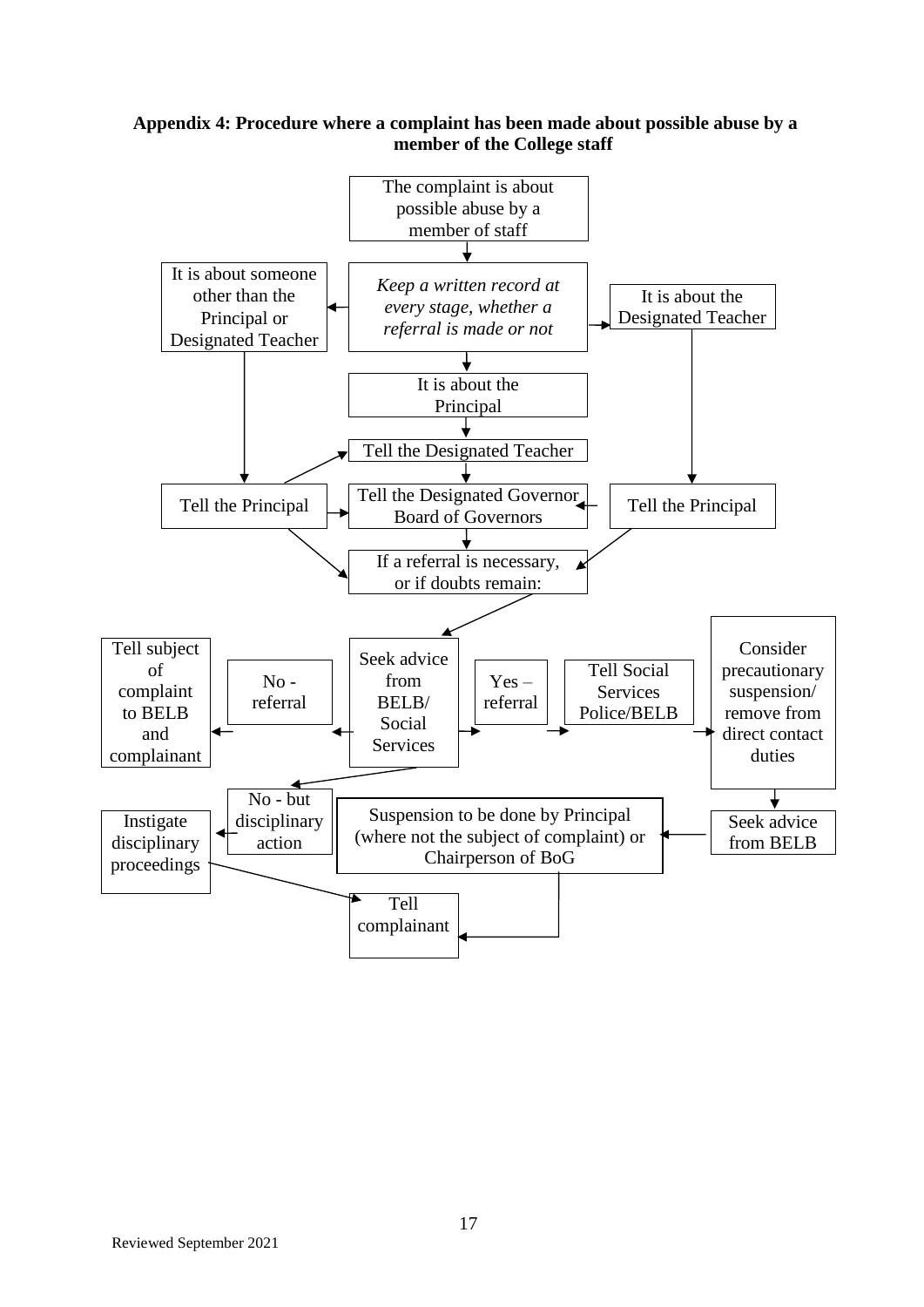## **Appendix 5: Potential Signs and Symptoms of Abuse**

#### **Physical Abuse**

Possible signs or symptoms of physical abuse include:

- Unexplained bruises (in places difficult to mark)
- Human bite marks, welts or bald spots
- Unexplained lacerations, fractions or abrasions
- Untreated injuries
- Self-destructive tendencies
- Chronic runaway/fear of going home

#### **Emotional Abuse**

Possible signs or symptoms of emotional abuse include:

- Bullying of others
- Change in personality from outgoing to withdrawn
- Difficulty in forming / maintaining relationships with others
- Depression
- Signs of mutilation
- Attention seeking
- Chronic runaway
- Wetting and soiling
- Sudden speech disorders
- Low self-esteem

#### **Sexual Abuse**

Possible signs or symptoms of sexual abuse include:

- Bruised or sore genitals/Genital infection/Difficulty in walking or sitting
- Inappropriate sexualised language or behaviour
- Low self-esteem
- Chronic depression
- Substance abuse
- Personality changes
- Fear of going home

## **Neglect**

Possible signs or symptoms of neglect include:

- Poor hygiene
- Constant hunger/cramming food
- Inadequate/inappropriate clothing
- Constant tiredness
- Exposed to danger/lack of adequate supervision
- Untreated illness
- Lack of peer relationships
- Compulsive stealing/begging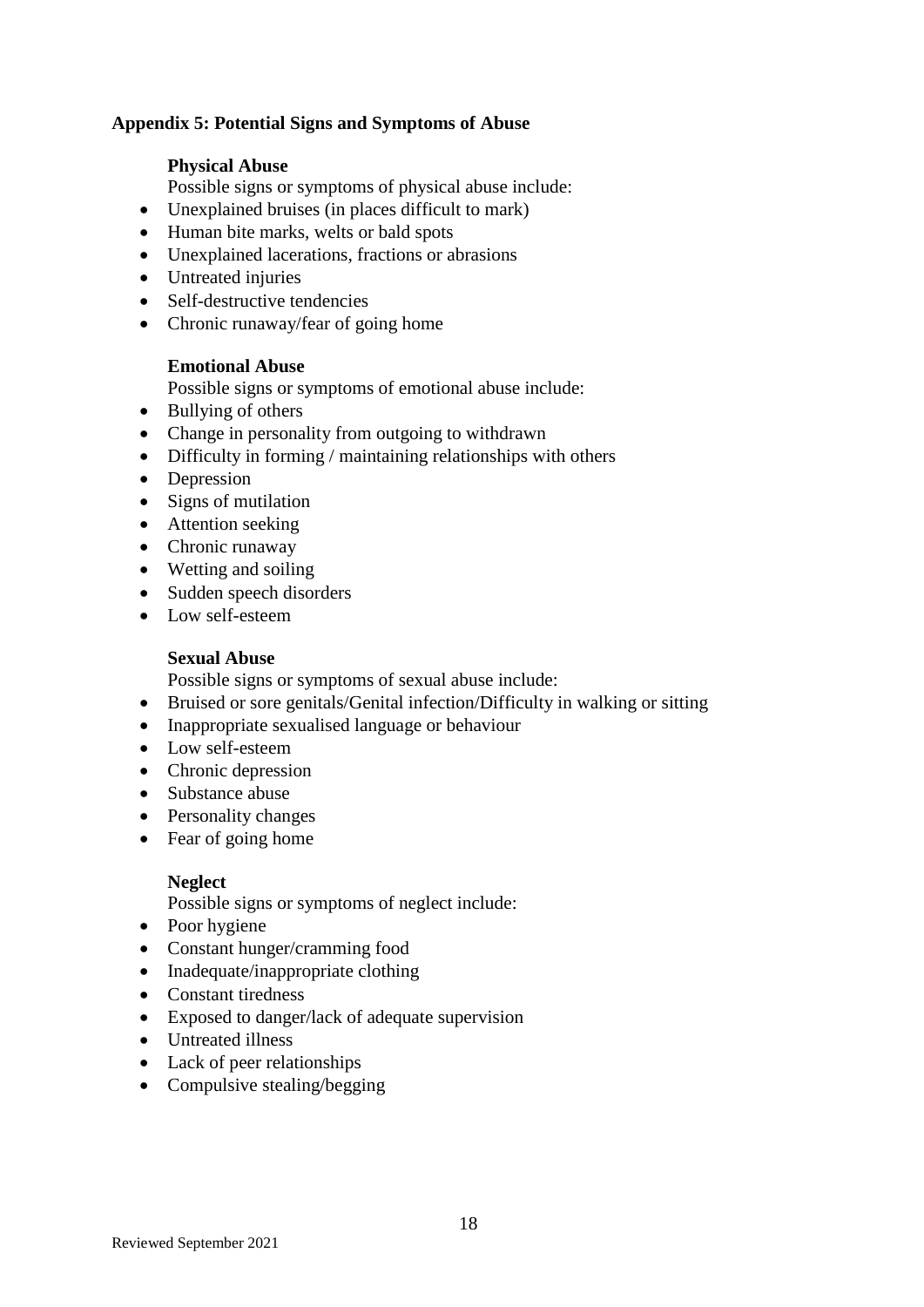## **Appendix 6: Summary of Advice to Staff and Volunteers on How to Respond to a Child Making a Disclosure (5 Rs)**

- 1. Receive
	- Stay calm.
	- Go at the child's pace.
	- Listen without displaying shock or disbelief or interrupting.
	- Accept what the child is saying without judgment.
- 2. Reassure
	- Reassure the child that he/she have done the right thing by talking to you.
	- Do not make promises that you cannot keep (e.g. everything will be alright now, I'll stay with you).
	- Do not promise confidentiality.
	- Explain that you will need to talk to Mrs Logan who will know what to do.
	- Do not investigate, make assumptions or speculate.
- 3. Respond
	- Respond to the child only as far as is necessary for you to establish whether or not you need to refer the matter to the Mrs Logan.
	- Do ask open questions (Can you tell me what happened? Anything else you wish to tell me?)
	- Do not ask closed questions (those that will evoke a yes/no response). Never ask why or how. Such questions invalidate evidence where a subsequent court action is necessary.
	- Do not criticise the perpetrator.
	- Do explain what you will do next (talk with Mrs Logan who will know how to get help).
- 4. Record
	- Make notes as soon as possible after the disclosure and write them up.
	- Do not destroy the original notes.
	- Record the date, time, place, people present and any noticeable non-verbal behaviour.
	- Record the words the child used as much as possible.  $-$  if the child uses 'pet' words record those rather than translating them into 'proper' words.
	- Any injuries or marks noticed can be depicted on a diagram showing position and extent.
	- Record statements and observable things, rather than your interpretations and assumptions.
	- Sign the record and hand it to Mrs Logan.
- 5. Refer
	- Concerns about possible abuse must be referred to the Designated Teacher as soon as possible within the working day. She will liaise with the Principal in the decision making process regarding referral to statutory services, if appropriate.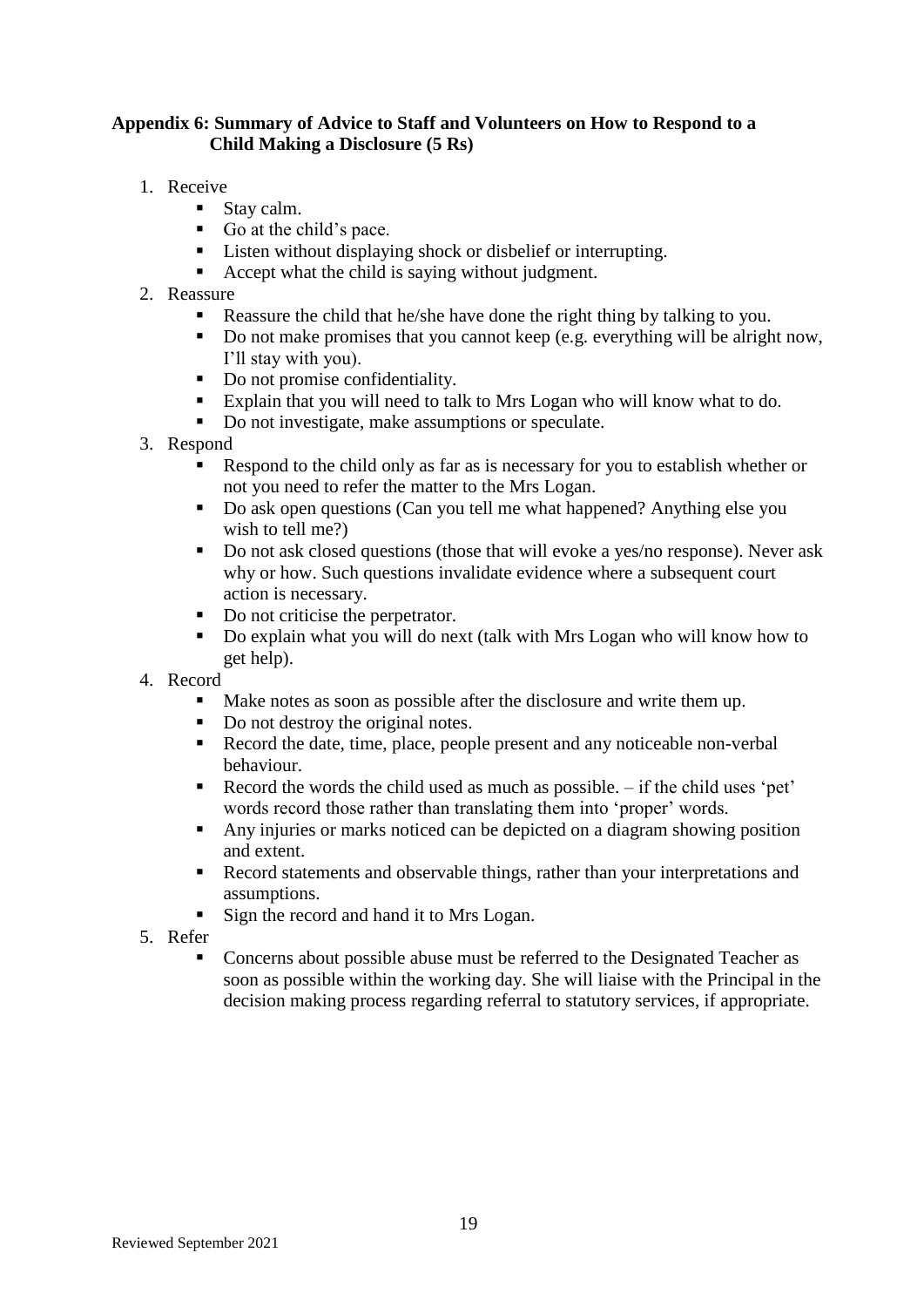## **Appendix 7: Assessment Checklist, advice and support for dealing with sexualised behaviour.**

An Assessment Checklist may be used to evaluate individual incidents, or a series of incidents, retrospectively and are a guide for decision-making about level of concern/ intervention. There are 8 factors, drawn from the AIM Project (Assessment, Intervention, Moving On) guidelines, to be considered. Where only limited information is available, the checklist provides a prompt for the information that needs to be gathered.

#### Assessment Factors:

- \* The type of sexual behaviour
- The context of the behaviour
- \* The young person's response when challenged about their behaviour<br>
\* The reaction/response of others
- The reaction/response of others
- \* The relationship between the children / young people / targeted adult
- \* The persistence and frequency of the behaviour
- \* Any other behavioural problems; and
- \* Background information known

#### **General Principles**

- (i) Whether a child is responsible for harmful sexualised behaviour, is a victim of sexual abuse, or both, it is important to apply principles that remain child centred. Harmful sexualised behaviour displayed by children must be recognised as damaging to both the victim and the child who engages in the abusive behaviour. A child who engages in abuse of this kind may be suffering, or be at risk of, significant harm and may also be in need of protection. Some children who engage in harmful sexualised behaviour are likely to have significant emotional and behavioural difficulties and may have experienced some form of abuse themselves in the past.
- (ii) Nonetheless, in the balance of what is in the child's best interests, the needs of the victim must be given priority; and nothing will be done which causes the victim further harm. The needs of children and young people who engage in harmful sexualised behaviour towards others will be considered separately from the needs of their victims.
- (iii) The College acknowledges that it is not appropriate to refer to children or young people displaying harmful sexualised behaviour using such terms as 'sexually aggressive', 'sexually precocious' or 'child perpetrators'.
- (iv) It must also be borne in mind that harmful sexualised behaviour is primarily a child protection concern and may not (be addressed through the College's disciplinary procedures.

The recognition and management of such harmful behaviour is integrated into the school policies on safeguarding and child protection, behaviour and anti-bullying and hence will be handled under the existing arrangements for recording and reporting.

Preventative work will be done through identifying the areas in school where physical, verbal or sexual bullying may take place. Reducing access to or monitoring these areas means fewer